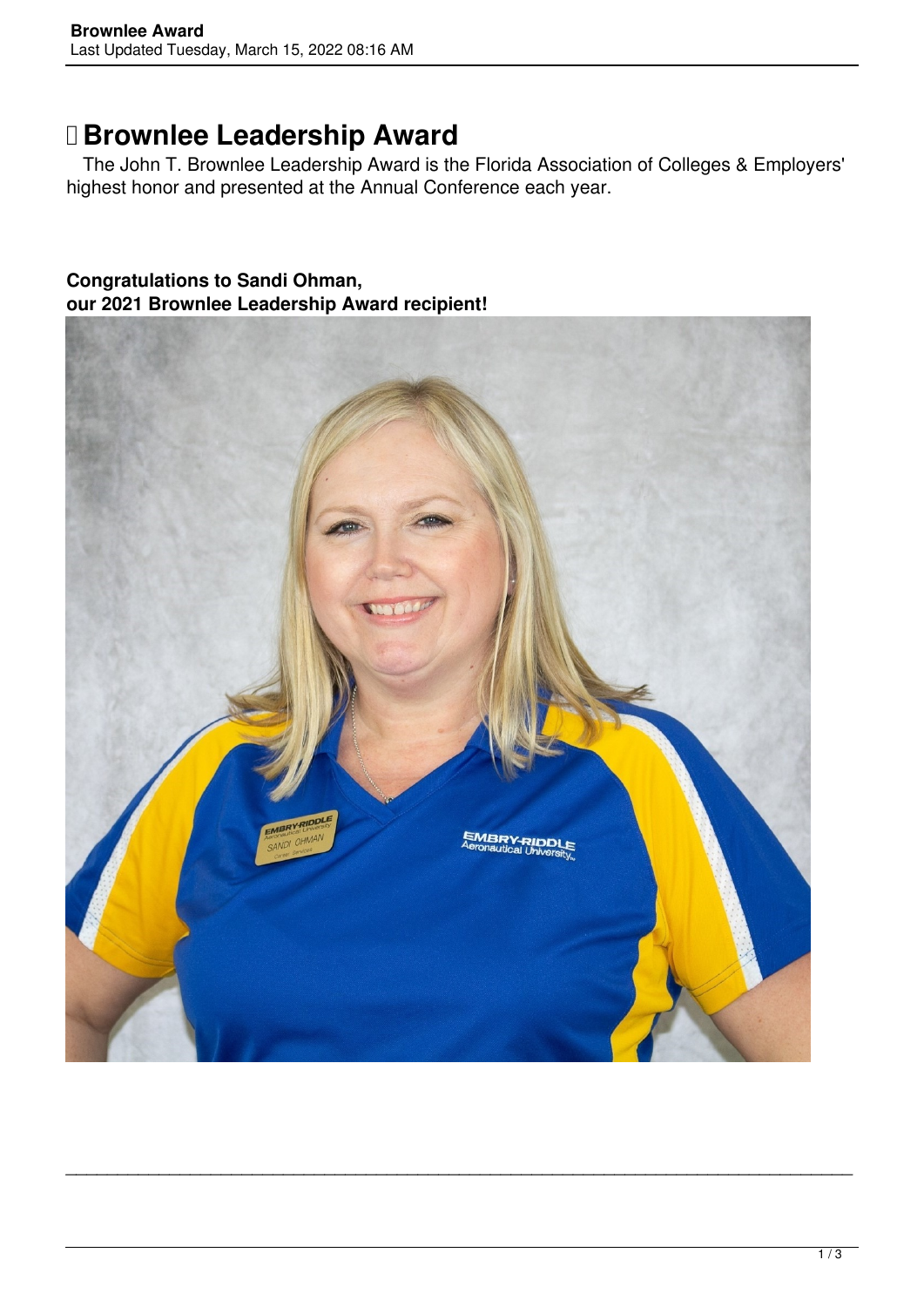The John T. Brownlee Leadership Award was established by the Florida Association of Colleges & Employers (formerly known as FCPA) in recognition of John T. Brownlee's contribution and tireless efforts on behalf of the organization.

## **Eligibility**

*\_\_\_\_\_\_\_*

- Nominee must be a FloridaACE member for at least three years
- Current officers and board members are ineligible

### **Basis for Selection**

 - Emphasis for selection will be placed on general contribution and support of FloridaACE, contribution to a specific FloridaACE program or project and/or professional contribution to the university recruiting and/or career services fields.

- A nominee must be nominated by a current FloridaACE member.
- Members of the selection committee are not eligible to nominate.

#### **Nomination Procedure**

- Two letters of support are required

*\_\_\_\_\_\_\_\_\_\_\_\_\_\_\_\_\_\_\_\_\_\_\_\_\_\_\_\_\_\_*

- Submit an online nomination form (upload resume with the application)

#### **Deadline**

#### **April 29, 2022**

#### **AWARD**

The recipient of the John T. Brownlee Leadership Award is announced during the Recognition Luncheon at the Annual Conference in June. Recipients become Lifetime Members of FloridaACE and receive a crystal award.

*\_\_\_\_\_\_\_\_\_\_\_\_\_\_\_\_\_\_\_\_\_\_\_\_\_\_\_\_\_\_\_\_\_\_\_\_\_\_\_\_\_\_\_\_\_\_\_\_\_\_\_\_\_\_\_\_\_\_\_\_\_\_\_\_\_\_\_\_\_\_\_\_\_\_\_\_*

## **Past John T. Brownlee Leadership Award Recipients**